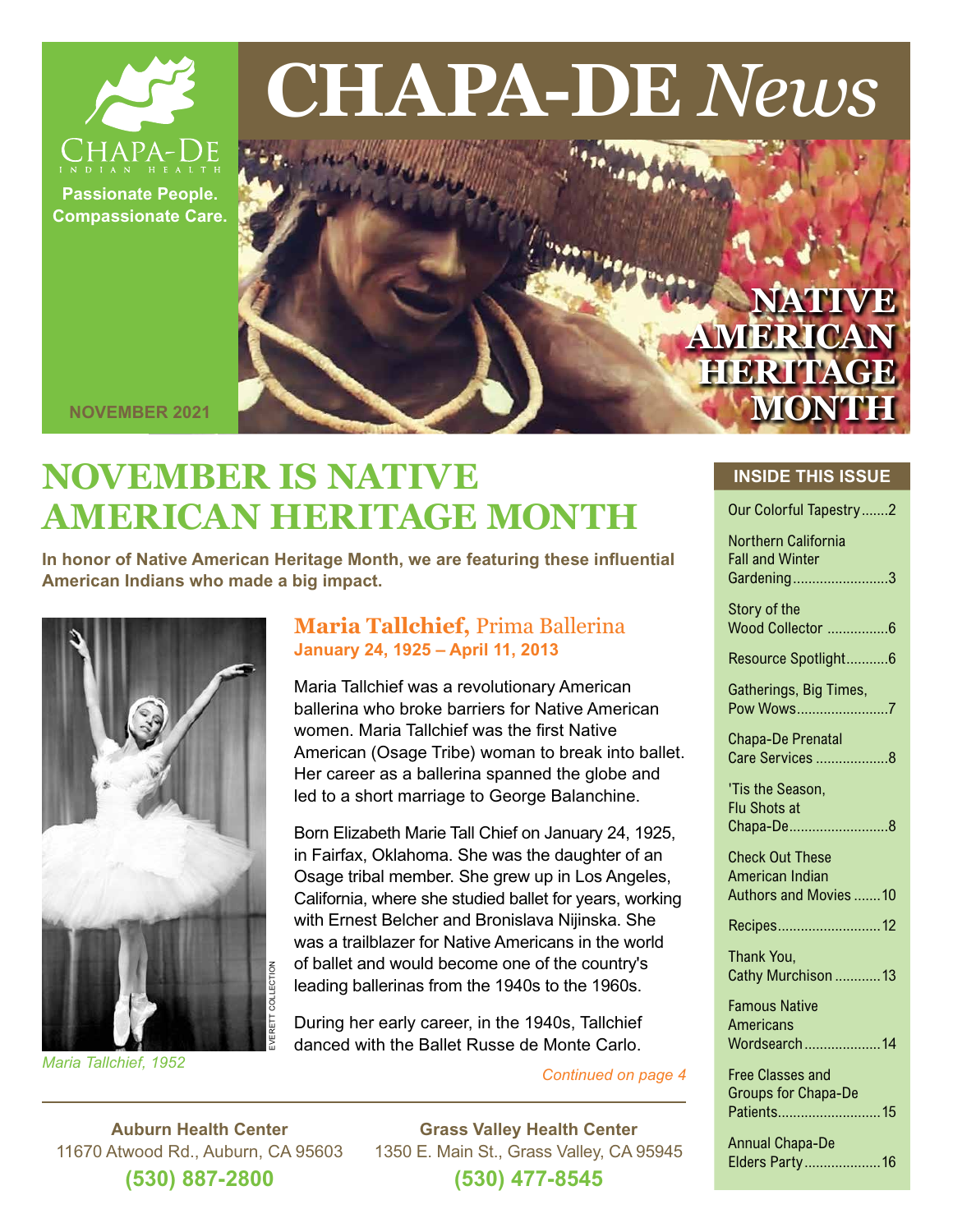# **<sup>2</sup> CHAPA-DE** *News* **NOVEMBER 2021 CHAPA-DE** *News* **NOVEMBER 2021 <sup>3</sup>**

#### **BOARD OF DIRECTORS**

Chapa-De's Board of Directors is made up of members from our sponsoring tribe, United Auburn Indian Community.

#### **MISSION STATEMENT**

**The mission of Chapa-De Indian Health is to advance the health and well-being of American Indians and low income individuals living in our communities by providing convenient access to high-quality, compassionate care.** 



Branda Adams, **Chair** 



Gene Whitehouse, **Secretary** 

#### **LIST OF SERVICES**

- Dental
- Medical
- Behavioral Health
- Optometry
- Prenatal Care
- Pharmacy
- 
- Diabetes Program

• Lab / Phlebotomy

• Substance Use Disorders • Classes and Support Groups

• Telehealth

Jason Camp, Member

John L. Williams

Member



David Keyser,

Vice-Chair





# **OUR COLORFUL TAPESTRY**

Our Native American patient population here at Chapa-De is as unique and diverse as the State of California.

California is home to 109 separate federally recognized tribes, more than any other state. There are also about 45 Indian communities of formerly recognized tribes that were terminated as part of the United States' failed termination policy in the 1950s or tribal communities that the federal government never recognized. These groups are referred to as "unaffiliated" or "Indians of California".

California also has the largest urban Indian population in the United States, including many whose tribes are located out-ofstate. So it is not surprising that California is home to more people of American Indian/Alaska Native heritage than any other state in the Country.

In other states, many Indian Health Service facilities are located on a large reservation and primarily serve the members of that tribe. Given the rich tapestry of tribal identities in our area, Chapa-De has always served all American Indians and Alaskan Natives, including members of federally recognized tribes, descendants of tribal members, and unaffiliated California Indians.

So whether you belong to a small band here in California or a large tribe from another state, or you are a descendant of a California Indian, you are a member of Chapa-De's family and what makes us unique. Collectively, you make up Chapa-De's colorful tapestry of rich cultural diversity.

**We would love to hear from you about your tribe or how you connect to your culture. Please send us an email at [newsletter@chapa-de.org](mailto:newsletter%40chapa-de.org?subject=).**

Fall is the best time to plant most garden plants and trees in Northern California. The days are cooler and shorter, yet the ground is still warm from the summer sun. Winter rains are on the way to soak the roots and give your plants a healthy start in the spring to survive the harsh, dry conditions of summer. Trees, shrubs, perennials, ground covers, ornamental grasses, lawns, wildflower seeds, and (some) bulbs will perform best if planted in the fall.

If you enjoy fall color trees, now would be a perfect time to plant them for years of enjoyment. These trees will provide shade in the summer, habitat for birds and beneficial insects, and then as autumn approaches, will turn beautiful shades of yellow, orange, and red. The trees marked with an asterisk \* are also native to North America.

- **•** Chinese Pistache (Pistache chinensis)
- **•** Dogwood (Cornus florida)\* also has beautiful spring flowers
- **•** Japanese Maple (Acer palmatum)
- **•** Persimmon (Diospyros virginiana\*, hachiya, and kaki) also has sweet, edible fruit
- **•** Red Oak (Quercus rubra)\*
- **•** Red Maple (Acer rubrum)\*
- **•** Sweetgum (Liquidamber styraciflua)\*

#### **Did You Know?**

- **•** Pumpkins are native to North America and are one of the oldest domesticated plants. They have been used as an important food for Native Americans as early as 7,500 BC., even before beans and corn. A member of the gourd family, the first pumpkins had little resemblance to the ones we know today. They were small, round, and bitter.
- **•** They were a diet staple to original Americans because they preserved well into the winter months thanks to their thick skin. Pumpkins are a great source of vitamins A and C and are high in dietary fiber.

**•** Real Christmas trees can be a wonderful addition to your home during the holidays. You may consider getting a live, potted tree that can be planted outside and enjoyed for years to come. Keep in mind live trees shouldn't be kept indoors for more than 7-10 days and will need plenty of room to grow when planted outdoors. For Northern California, blue spruce, scotch pine, white fir, noble fir, and Douglas fir can be used in the landscape after the holidays.

### **Free Resources**

Whether we are weekend gardeners or farm for a living, we live in a great area for gardening and have many free resources available to us in the form of websites, workshops, zoom classes, videos, and even real live people who can help with your planting adventures.

- **•** Placer County Master Gardeners:<http://pcmg.ucanr.org/>
- **•** Nevada County Master Gardeners: <http://ncmg.ucanr.org/>
- **•** University of California Agriculture and Natural Resources:<https://ucanr.edu/>
- **•** California Native Plant Society:<https://www.cnps.org/>

## **Now is the Time to Create Defensible Space**

Winter is an optimal time to create defensible space on our property and around our homes in preparation for future wildfire seasons. As the winter rains come, it is safe to get out the power equipment and mow, weed eat, and use chainsaws to reduce wildfire fuels. There are guidelines to creating a safe zone around your home and even fire-resistant landscape plants. Check out the recommendations from your local Master Gardeners and Fire Safe Councils. Many communities offer free chipping programs to eliminate brush and branches cut from your property. Check with your local county for information and resources.

- **•** <https://www.areyoufiresafe.com/ready/defensible-space>
- **•** <https://www.placer.ca.gov/5721/Fire-Safe-Alliance>

# **NORTHERN CALIFORNIA FALL AND WINTER GARDENING**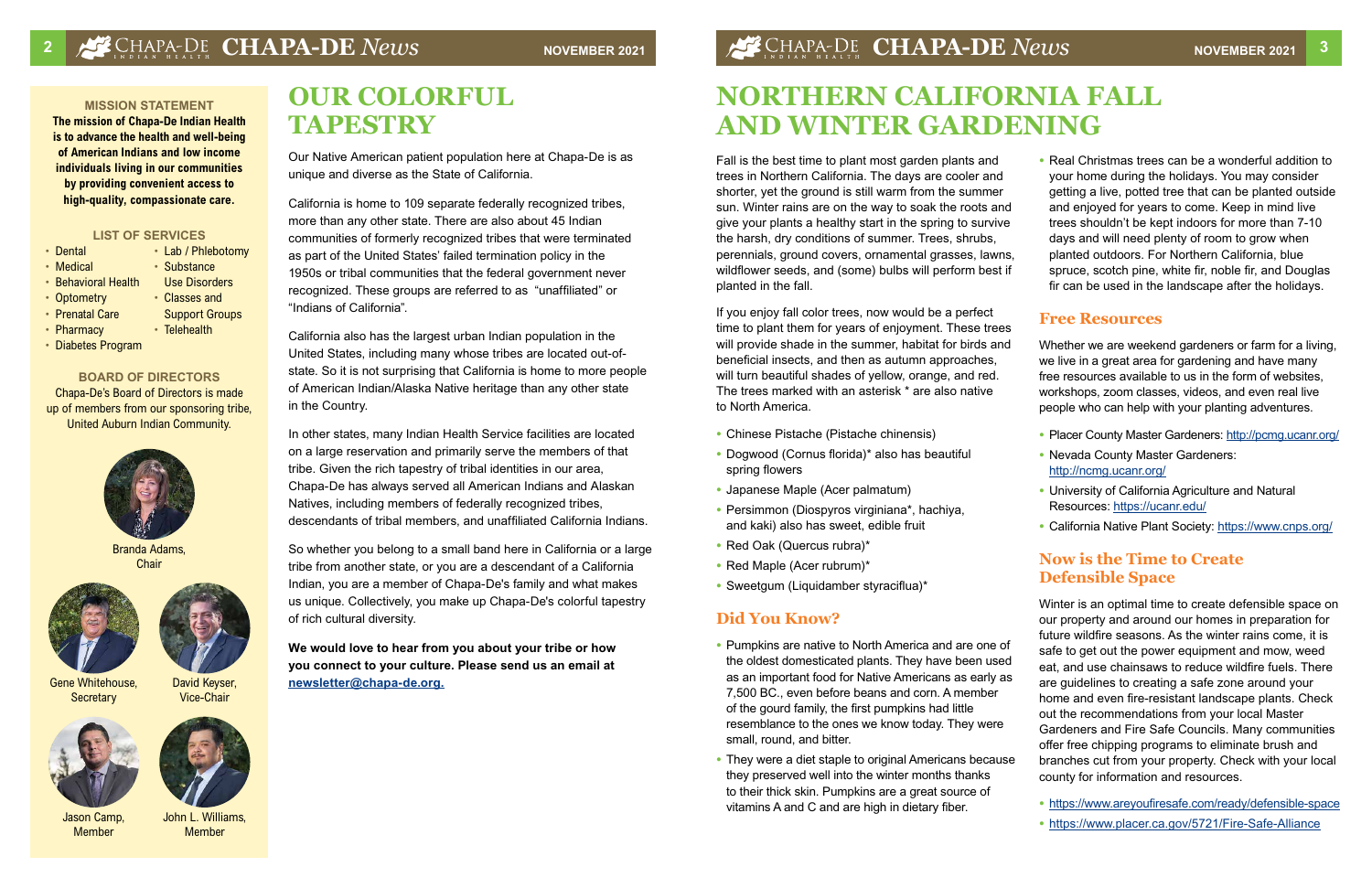## **Jim Thorpe,** American Athlete **May 28, 1887– March 28, 1953**

Jim Thorpe (Sauk and Fox descent) is known as one of the most accomplished all-around athletes in history. In 1950 he was selected by American sportswriters and broadcasters as the greatest American athlete and the greatest gridiron football player of the first half of the 20th century.

James Francis Thorpe was born May 28, 1888, near Prague, Indian Territory (now in Oklahoma), and died March 28, 1953, in Lomita, California. He attended Haskell Indian School in Lawrence, Kansas, and Carlisle Indian Industrial School in Pennsylvania. While playing football for Carlisle under coach Pop Warner, he was chosen as halfback on Walter Camp's All-America teams in 1911 and 1912. Also, in 1912 Thorpe won the decathlon and the pentathlon by wide margins at the Olympic Games in Stockholm.

In 1913, an investigation by the Amateur Athletic Union showed that he had played semiprofessional baseball in 1909 and 1910, which should have disqualified him from Olympic competition. He was subsequently deprived of his gold medals.

From 1913 through 1919, Thorpe was an outfielder for the New York, Cincinnati, and Boston baseball teams in the National League. He was more successful as one of the early stars of American professional football from 1919 through 1926. In 1920–21 he served as the first president of the American Professional Football Association (later the NFL). He also excelled in basketball, boxing, lacrosse, swimming, and hockey.

In 1954, after his death, the communities of Mauch Chunk and East Mauch Chunk, Pennsylvania, merged to form the borough of Jim Thorpe. From 1955 the Jim Thorpe Trophy was awarded annually to the most valuable player in the NFL. In 1973 the Amateur Athletic Union restored his amateur status, but the International Olympic Committee did not recognize his amateur status until 1982. Thorpe was subsequently restored as a "co-winner" of the decathlon and pentathlon of the 1912 Olympic Games (along with the second-place finishers in those events). His Olympic gold medals were restored to his family in 1983.

Mohamed Gammoudi of Tunisia forced him to the outside of a crowded field. As Clarke and Gammoudi fought for the lead, Mills, in a frantic final sprint, surged past them to win an electrifying victory by just three vards.

*Reference: Britannica.com*



It was also around this time that she became known professionally as Maria Tallchief, combining the two parts of her Indian name. In 1947, she became the first prima ballerina of the New York City Ballet—a title that she would hold for the next 13 years. That same year, Tallchief became the first American to dance with the Paris Opera Ballet. In addition to her work with the NYCB and Paris Opera Ballet, she was a guest performer with the American Ballet Theatre.

*Reference: Biography.com* 

## **NOVEMBER IS NATIVE AMERICAN HERITAGE MONTH**

#### *Continued from page 1*

## **Billy Mills,**  American Athlete **June 30, 1938 –**

Billy Mills (Sioux descent) was the first American to win an Olympic gold medal in the 10,000-metre race, achieving a dramatic upset victory at the 1964 Olympic Games in Tokyo.

William Mervin Mills was born June 30, 1938, in Pine Ridge, South Dakota. He grew up on an Oglala Sioux Indian reservation and, after he was orphaned at the age of 12, attended the Haskell Institute

(an Indian school in Lawrence, Kansas). There and at the University of Kansas, he excelled in track events but then abandoned them for two years.



*Jim Thorpe in his Canton Bulldogs football jersey circa 1915.*

While serving in the U.S. Marine Corps, he returned to racing in 1964, qualifying for that year's Olympic Games in Tokyo. Mills was a little-known entrant in

> the 10,000-metre run; among those favored to win was Ron Clarke, of Australia, who held the world record. On a wet track, Mills kept pace with the leaders until the final lap, when Clarke and



*Billy Mills breaks the tape in the 10,000-meter run to take gold in the 1964 Olympics.*

His success continued in 1965 when he set an outdoor world record (27 minutes 11.6 seconds) in the sixmile run and set US records in the 10,000-metre and indoor three-mile races. The film Running Brave (1984) was based on his Olympic victory. In 1986 Mills cofounded Running Strong for American Indian Youth, which provides health and shelter assistance while also supporting traditional cultures and languages. In 2013 Mills was presented with the Presidential Citizens Medal by President Barack Obama.

*Reference: Britannica.com*





*Maria Tallchief*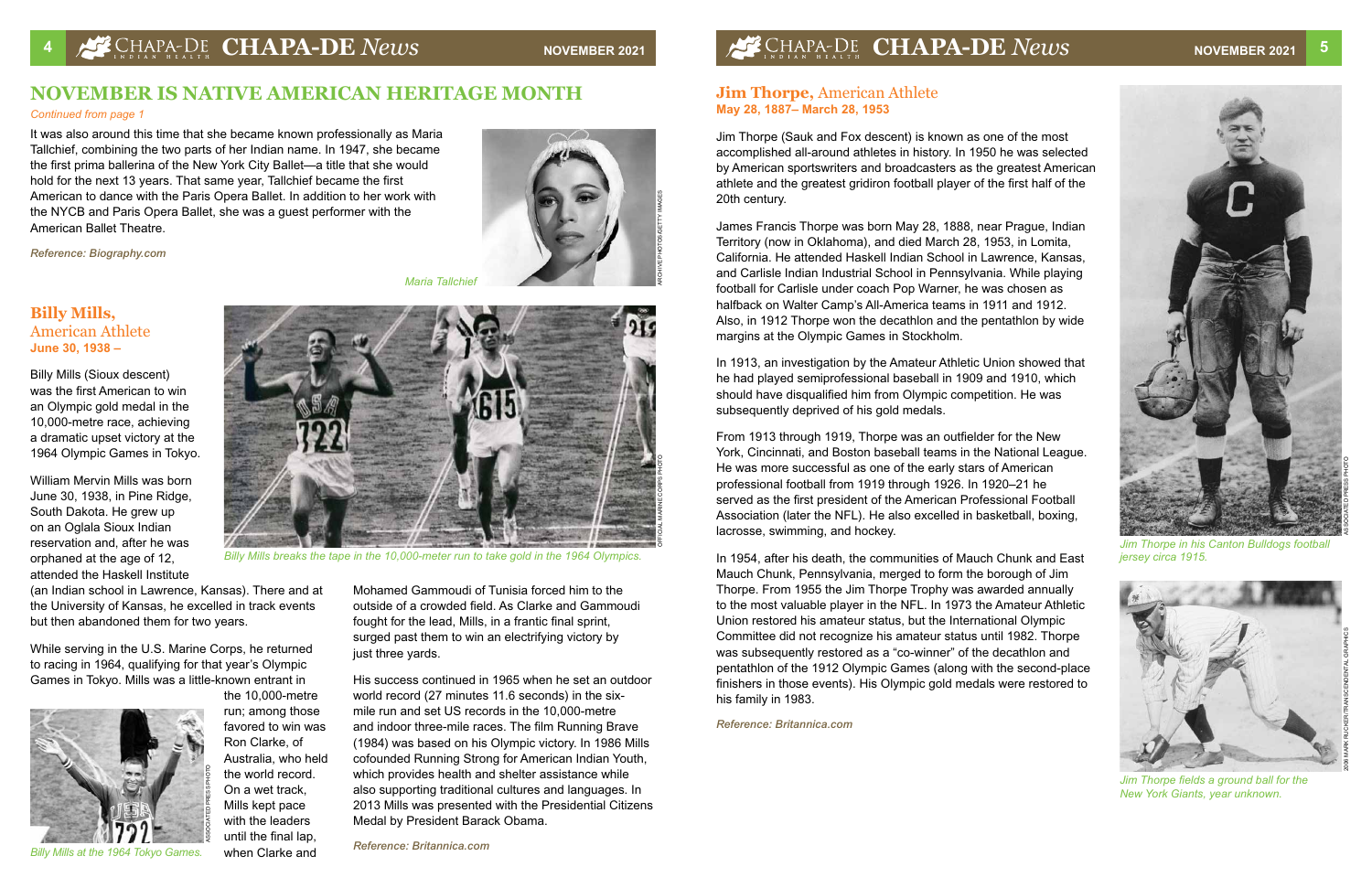## **Senior Firewood Program in Western Nevada County**

#### **Eligibility**

- **•** Low-income seniors 60 or older who live in Western Nevada County
- **•** Lives alone or with another age-eligible, low-income senior

- Download an application at [https://www.](https://www.goldcountryservices.org/senior-firewood-program/) [goldcountryservices.org/senior-firewood-program/](https://www.goldcountryservices.org/senior-firewood-program/)
- **•** Or pick one up at the Administration Office (528 Brunswick Road, Grass Valley) Monday thru Thursday from 9:00 a.m. to 3:00 p.m.

#### **To Apply:**

#### **For more information or to donate wood:**

Online: [https://www.goldcountryservices.org/](https://www.goldcountryservices.org/senior-firewood-program/) [senior-firewood-program/](https://www.goldcountryservices.org/senior-firewood-program/) Phone: (530) 615-4541 Email: [info@goldcountryservices.org](mailto:info%40goldcountryservices.org?subject=)

## **Low Income Home Energy Assistance Program (LIHEAP)**

Can assist eligible low-income households with their heating and cooling energy costs, bill payment assistance, energy crisis assistance, weatherization and energy-related home repairs.

To be eligible for this benefit program, you must need financial assistance with home energy costs. A person who participates or has family members who participate in certain other benefit programs, such as SNAP, SSI, TANF, may be automatically eligible.

**For more information and to apply, visit**  <https://www.benefits.gov/benefit/623> or call 1-866-674-6327

# **STORY OF THE WOOD COLLECTOR**

One year, a young native boy was given the task of ensuring the entire village had enough wood for winter. This was the first time he had been given such an honor, and he wanted to do it right. Before he went to work, he called the weatherman to ask what kind of winter would be expected. The weatherman told him it was going to be a warm and uneventful winter. The boy thought to himself, 'this is great. I won't have to work too hard and I'll be able to look good in front of the whole tribe.'

To be safe, he gathered a few of his friends and went to work for a week. At the end of the week, after chopping and piling the wood, the boy decided to give the weatherman a second call. The weatherman told him it was going to be a very cold winter. Shocked at this sudden change and not wanting to disappoint the elders of his village, he gathered more of his friends and they went to work. They cut and piled wood for two weeks, hoping that it would be enough to last the whole winter.

Once again, the boy called the weatherman, and this time the weatherman told him, "Son, it's going to be a very bitter, cold, and long winter. Maybe the worst winter on record."

Exasperated, the boy had to ask, "What makes you say that, sir?"

The weatherman replies, "The Indians are gathering wood like crazy!"

# **RESOURCE SPOTLIGHT**



## **Thanksgiving Indigenous People's Sunrise Gathering**

of the indigenous peoples on the day that attention is normally devoted elsewhere. It's also sometimes Day. Rochelle Diver, an environmental health and development consultant with IITC, tells Teen Vogue that, at its core, the Sunrise Gathering is a spiritual event, a way for Native people to ground themselves in community and in resistance and push forward together. The entire ceremony — the songs, dance, and the sound of the drum — are spiritual, especially that the gathering takes place on land that once belonged to Native people.

Each year on Thanksgiving morning, Alcatraz is closed to regular visitors, but from 4:45 AM till 6:00 AM, the ferries run every 15 minutes. After the event, the ferries run from Pier 33 until the last sailing at 8:45 AM, when all visitors must leave Alcatraz. The Sunrise Gathering seeks to honor the traditions referred to as Unthanksgiving Day or Un-Thanksgiving Each year on the morning of Indigenous People's Day (which is an alternative celebration on historical Columbus Day), Alcatraz is closed to regular visitors, but at 5:00, 5:15, and 5:45 AM ferry service brings people to the island to celebrate the Indigenous People's Sunrise Gathering. The event honors the occupation of Alcatraz by Indians of All Tribes in 1969- 71, which focused attention on discrimination, land rights and living conditions of Indians in the United States on a day dedicated to celebrating the arrival of Europeans.

Tickets cost \$14 per person and are free for kids under 5.

The box office opens at 3:00 a.m. Thanksgiving morning. You can also buy tickets in person in advance at Pier 33.

## **Indigenous People's Day October Sunrise Gathering** *(Plan ahead for 2022)*

Tickets for this event sell out. We recommend buying tickets well in advance. They sell fewer tickets to this event than to a standard day's activities on Alcatraz.

> Tickets cost \$11 per person and are free for kids under 5. Masks are required for all visitors.



*Pictured left to right: Manny Lieras, Colin Kaepernick, and Sam Lopez*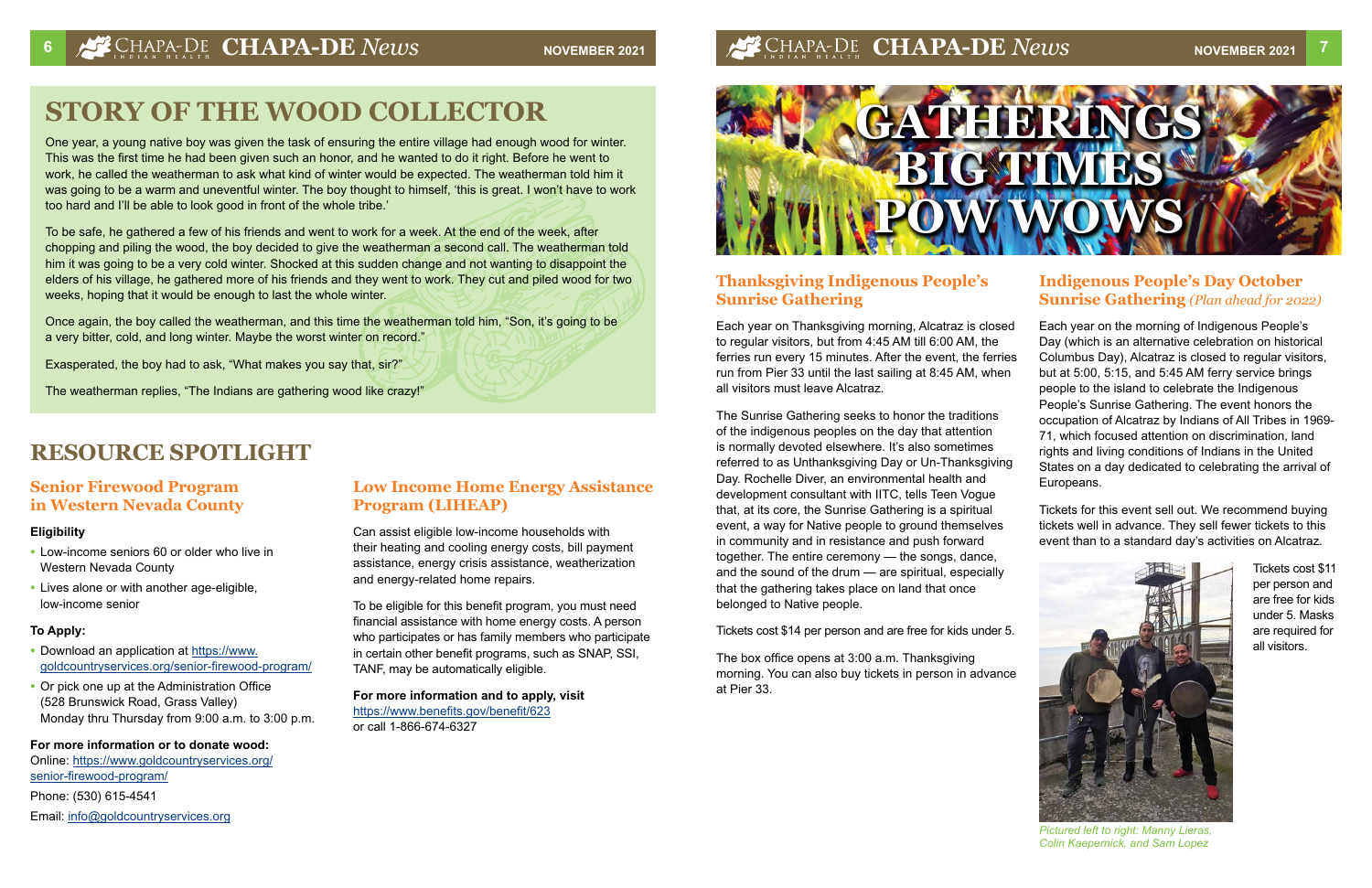# **'TIS THE SEASON**

#### **The season of giving is here and with it comes flu season. We want you to be protected.**

You know when that pesky Auntie or that Wandering cousin shows up with a six-pack of pop and a cold to the family dinner? And all you can say is, "Ya'adilla'" (Navajo for good grief or to express exasperation). Make sure you are prepared.

Come in now for your free 2021-22 flu shot. High doses are available for patients that are 65 and up.

Chapa-De is offering these fast and convenient options for you, your friends, and family:

- **•** Flu shots are offered during all in-person medical appointments - adults and children.
- **•** Walk-In flu shots (no appointment needed) are also offered in our Medical Departments Monday thru Friday from 8:30 a.m. – 11:30 a.m. and 1:30 p.m. – 4:30 p.m.
- **•** Or you can schedule a vaccine appointment by calling the health center or online at: [https://healow.com/apps/practice/chapa-de](https://healow.com/apps/practice/chapa-de-indian-health-program-inc-17536?v=1)[indian-health-program-inc-17536?v=1](https://healow.com/apps/practice/chapa-de-indian-health-program-inc-17536?v=1)



# **8** CHAPA-DE **CHAPA-DE** *News* **November 2021 1999 12 CHAPA-DE** *News* **<b>November 2021**



**CHAPA-DE PRENATAL CARE SERVICES FOR AMERICAN INDIAN WOMEN AND FAMILIES**

Pregnancy can be a very exciting time. There is so much information and advice for expectant mothers. So, it can also be overwhelming. Chapa-De is here to help! Chapa-De offers a range of prenatal care services at both our Auburn and Grass Valley locations designed for Native patients. This includes regular visits with their prenatal care provider, fetal non-stress tests, blood work, and ultrasounds. Our highly trained and caring staff supports mothers through every step of their pregnancy and beyond. Our prenatal care team includes family medicine doctors, nurse practitioners, OB doctors, an RN nurse case manager (a certified childbirth educator), and our Baby Luv coordinator.

Our signature Baby Luv Program provides extra education and services to promote healthy pregnancies and babies, like what to expect during pregnancy, childbirth education classes, healthy eating, counseling on problems or family issues, post-partum and newborn care, breastfeeding, future family planning, and birth control. Patients in the Baby Luv Program receive incentive points for completing pregnancy appointments and educational classes that can be used in the Baby Luv store. The store offers things like baby clothing, blankets, monitors, nursing pillows, and much more. The Baby Luv program delivers enhanced services to women from pregnancy through the end of the second month after their baby is born.

## **Michelle Valentine RNC, BSN Perinatal Case Manager**

I am originally from New Orleans, LA. I have been a Registered Nurse since 1995. My Nursing Certifications include Maternal Child Care, ICEA Childbirth Education, and Advanced Electronic Fetal Monitoring. I have been with Chapa- De since October of 2018.

My career path was inspired by the care that I received during the birth of my son. That experience and the nurses who cared for me showed me to how wonderful it is to help bring babies into the world.

Most of my career has been dedicated to Maternal Child Care, specializing in Labor and Delivery. I have worked as a labor nurse in New Orleans, Navajo Reservation at Shiprock, NM, Nicaragua, and Grass Valley. I have been fortunate to learn so much from each of those experiences.

Free COVID-19 vaccines and boosters for certain groups are also available to help you stay healthy this winter. For the latest information about who is eligible for COVID-19 vaccines and boosters, please visit <https://chapa-de.org/covid-19-vaccine-schedule/> or call (530) 887-2800 and press 0. Marci works to identify any issues, strengths, and needs of the patient. She helps patients connect with any services they need through referrals, including referrals to the Dental, Behavioral Health, and Diabetes departments. She will help sign patients up for Medi-Cal Presumptive Eligibility for Pregnant Women. This helps ensure services outside of our health centers are covered, such as the hospital charges for labor and delivery. She can also help file for disability and send referrals to outside programs such as WIC, Cal Fresh, Birth & Beyond, and more. Another key part of Marci's role is education. Marci takes the time to go over many topics with her patients. Topics like preterm labor, fetal movement counting or Kick-Counts, and nutrition are important.

My role here at Chapa-De as the Perinatal Case Manager is to coordinate individualized care based on each patient's needs. I offer education opportunities for pregnancy and childbirth. And, for those moms that may require perinatal testing, I offer Fetal Non Stress at the Auburn clinic location.

Seeing our moms and babies in the clinic brings me such joy. I love what I do!

## **Marci Fox, Baby Luv Coordinator**

Marci has been a part of the Chapa-De team for over eight years. She said, "I have been in the healthcare field since I was 17 and I cannot imagine ever doing anything else. I love having the opportunity to help people."

Marci graduated from National Career Education's Medical Assistant program. She is currently training to become a Lactation Counselor. Once certified, she will be able to provide support to breastfeeding mothers on issues such as latching difficulties, painful nursing, and low milk production.

Marci believes in the value of listening to patients. She said, "I've learned that taking the time to simply listen to someone can make all the difference in the world. People want to know that they are being heard and that you understand what they are telling you that they need."

Due to COVID-19, many Baby Luv appointments have been shifted to telehealth instead of in-person. This impacts a patient's ability to visit the Baby Luv store. Marci found a solution by creating an online catalog of the items in the Baby Luv store. "I didn't want our patients to miss out on this benefit," she said. Patients are now able to browse the catalog online to pick out what they want. Their chosen items are then shipped directly to their homes.

The whole team works together to support and promote healthy moms, babies and families!

**For more information,** call our Auburn location at (530) 887-2800 or our Grass Valley location at (530) 477-8545 or visit us online at [chapa-de.org](mailto:www.chapa-de.org?subject=).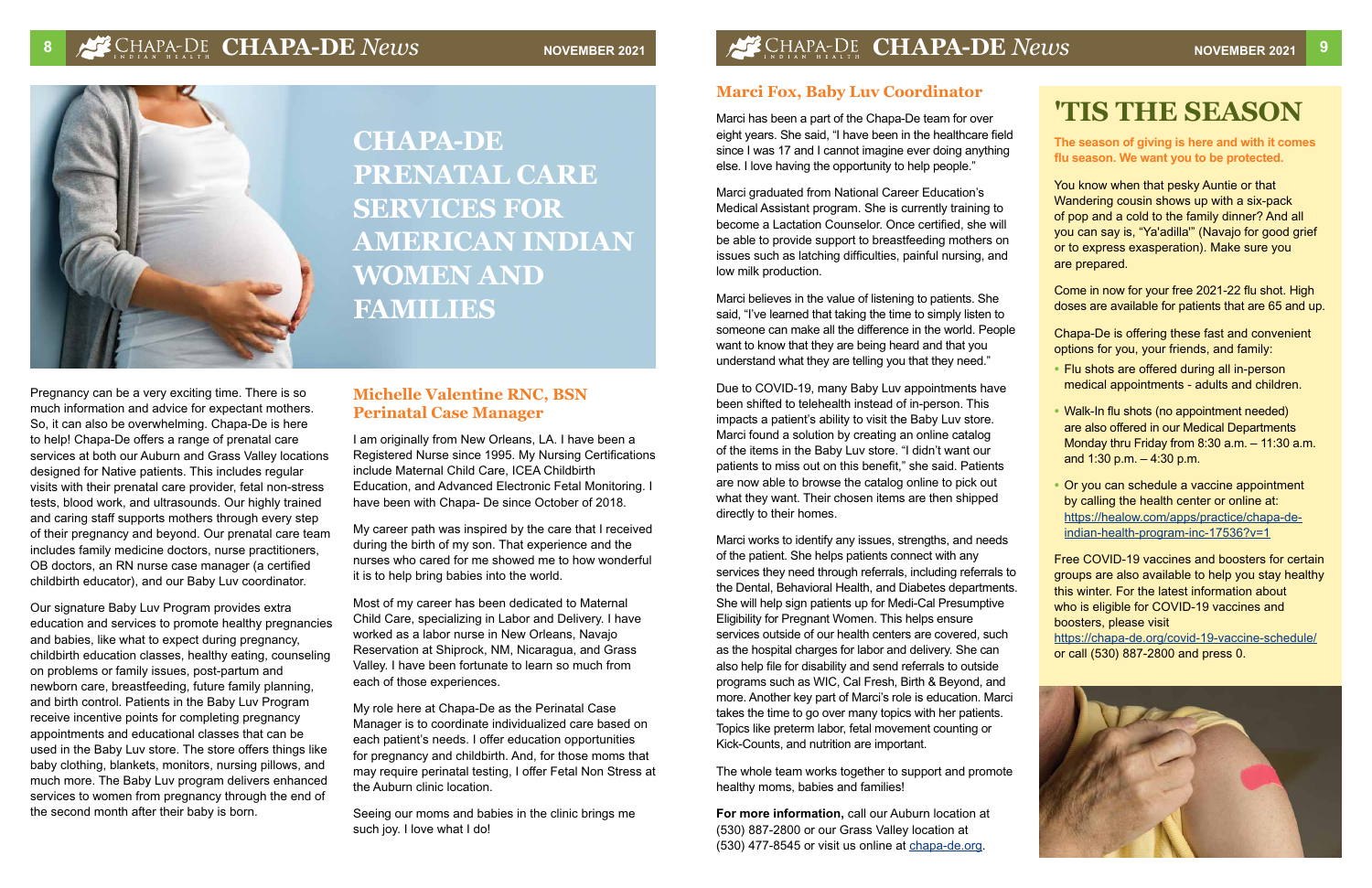## **Books & Authors**

#### **1. Sherman Alexie:**

Sherman Alexie is one of the best-known Native American writers today. He has authored several novels and collections of poetry and short stories, which have garnered him prestigious awards, including a National Book Award. In his work, Alexie draws on his experiences growing up on the Spokane Indian reservation, addressing sometimes difficult themes like despair, poverty, alcoholism, and Native American identity with humor and compassion. As a result, no survey of Native American literature is complete without Alexie's work.

#### **2. Leslie Marmon Silko:**

A key figure in the first wave of the "Native American Renaissance" (a term fraught with controversy, but that's another discussion), Silko is an accomplished writer who has been the recipient of MacArthur Foundation Grants and a lifetime achievement award from the Native Writers' Circle of the Americas. In her most well-known work, *Ceremony,* she draws on her Laguna heritage to tell the story of a WWII veteran returning home from the war to his poverty-stricken reservation. She has written numerous novels, short stories, and poems in the years since, and remains an influential figure in American literature.



#### **3. Janet Campbell Hale:**

Growing up on reservations helped inspire some of the work of Janet Campbell Hale. She honed her gift for the written word at UC Berkeley while earning her M.A. in English. Her novel *The Jailing of Cecelia Capture* was nominated for a Pulitzer and is perhaps her best-known work. Her second best-known work, *Bloodlines: Odyssey of a Native Daughter,* earned her the American Book Award. Both novels, one fiction and one non-fiction, are essential reads for anyone trying to understand the modern Native American experience.

#### **4. Paula Gunn Allen:**

Paula Gunn Allen made an impact on both fiction and poetry, and on the anthropological understanding of Native American culture, making her a must-read for anyone exploring Native American literature. Among her fictional work, *The Woman Who Owned the Shadows,* her only novel, and her collection of poems, *Life Is a Fatal Disease* are both great reads inspired by Pueblo oral traditions and stories. Allen also produced an impressive and controversial non-fiction work, *The Sacred Hoop: Recovering the Feminine in American Indian Traditions,* in which she argues that women played a much larger role in Native societies than was recorded by the largely patriarchal Europeans in their writings.

#### **5. Vine Deloria Jr.:**

One of the most outspoken voices in Indian affairs for decades, Vine Deloria's writings helped redefine Native activism in the 60s and 70s. He is perhaps best-known for his book *Custer Died for Your Sins: An Indian Manifesto,* which upon its publication in 1969 generated unprecedented attention to Indian issues. He would go on to write more than 20 books, addressing stereotypes, challenging accepted ideas of American history, and helping the American Indian Movement to gain momentum.



VINE DELORIA, JR.

CUSTER DIED FOR YOUR SINS

# **CHECK OUT THESE AMERICAN**

## **Movies:**

#### **Netflix:**

- **•** Grizzlies
- **•** Indian Horse\*
- **•** Dances with Wolves
- **•** Wind River\*
- **•** The Body Remembers When the World Broke Open\*
- **•** Frontier (series)
- **•** Green Frontier
- **•** Basketball or Nothing.

#### **On Amazon Prime:**

- **•** We were Children\*
- **•** She Sings to the Stars
- **•** Falls around Her
- **•** Skins\*
- **•** Rabbit Proof Fence\*

#### **HULU:**

- **•** Reservations Dogs
- **•** The Nightingale\*

#### **PBS**

- **•** Native America [https://www.pbs.org/native-america/home/](https://www.pbs.org/native-america/home/ )
- **•** Native American Heritage Month [https://www.pbs.org/specials/native-american](https://www.pbs.org/specials/native-american-heritage-month/)[heritage-month/](https://www.pbs.org/specials/native-american-heritage-month/)

*\*WARNING: Some of the content in these books and movies may trigger unpleasant feelings or thoughts. We encourage you to take time to care for your mental and emotional well-being. If you are experiencing any traumatic stress, panic, anxiety, depression, or hopelessness, you are not alone, and help is available! You can call 1-800-273-TALK (8255) to speak with a crisis counselor now. Our Chapa-De behavioral health team is also here for you and you can call us to schedule an appointment.*

# **INDIAN AUTHORS AND MOVIES**

Owned The Shadows Paula Gunn Allen

The Woman Who<br>vned The Shaw Who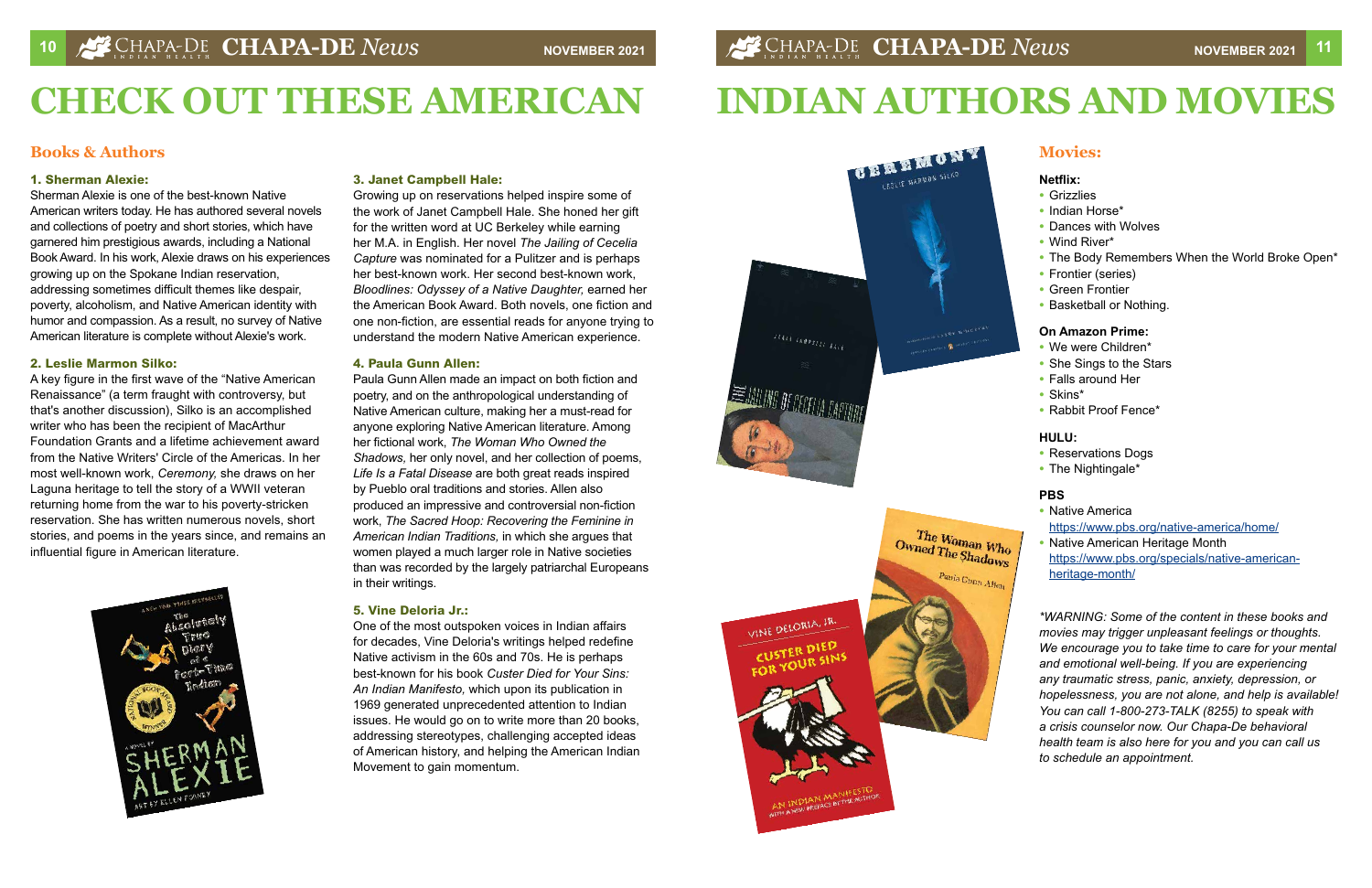# **<sup>12</sup> CHAPA-DE** *News* **NOVEMBER 2021 CHAPA-DE** *News* **NOVEMBER 2021 <sup>13</sup>**

## **RECIPES FROM** *THE SIOUX CHEF'S INDIGENOUS KITCHEN* **BY SEAN SHERMAN WITH BETH DOOLEY**

#### **White Bean and Winter Squash Soup**  *Serves 4 to 6*

This soup works well with any variety of beans or more than one. The squash cooks along with the beans, so everything is ready at the same time.

- **•** 1 tablespoon of sunflower oil
- **•** ½ cup wild onions or leeks
- **•** 6-8 cups of corn or bean stock (recipe below)
- **•** 3 cups winter squash, cut into 1-inch cubes
- **•** 1 very small sprig cedar
- **•** 2 teaspoons chopped sage
- **•** 2 cups Cedar-Braised Beans (recipe below)
- **•** 1 cup cooked hominy
- **•** Salt to taste
- **•** Sumac to taste
- **•** 8 fresh or dried apple slices

Fill a heavy soup pot with the oil and set over medium heat. Sauté the onions until translucent, about 5 minutes. Add the stock, squash, and cedar and cook over very low heat until the squash is just tender. Add the sage, beans, and hominy, and season with the salt and sumac. Continue cooking until heated through. Remove and discard the cedar before serving and garnish with the apple slices.

Save the corncobs after you've enjoyed boiled or roasted corn on the cob or you've cut the kernels for use in a recipe. Put the corncobs into a pot and cover with water by about 1 inch. Bring to a boil and partially cover. Reduce the heat and simmer until the stock tastes "corny," about 1 hour. Discard the cobs. Store the stock in a covered container in the refrigerator or freezer.

For this recipe, you will need:

**Cedar-Braised Beans** *(makes 2 ½ to 3 cups)* 

- **•** 1 cup dried beans
- **•** 3 cups cold water
- **•** 1 5 to 6-inch branch cedar
- **•** Salt and freshly ground juniper to taste

Put the beans in a large pot or bowl, and cover with water by 3 inches. Allow to soak for at least six hours or overnight. Drain the beans and transfer to a medium saucepan or soup pot.

Add 3 cups of cold water to the pot and lay the cedar branch over the beans. Set the pot over high heat; bring to a boil. Cover and simmer until the beans are very soft. Begin tasting after about 25 minutes

**Bonus question:** Who was the 1 RDA? **Answer: Cathy Murchison** 

of simmering. Remove and discard the cedar. Drain and reserve the cooking liquid for soups and stews. Serve the beans or store in a covered container in the refrigerator for several days or freeze.

#### **Corn Stock**

## **Kneel Down Bread**

*Makes 12 breads* 

- **•** 12 ears fresh or flint corn
- **•** 3 tablespoons sunflower oil
- **•** Pinch salt
- **•** Pinch crushed juniper

Husk the corn, reserving the husks for wrapping. Using a sharp knife, cut the kernels from the cob. Then, setting each cob in a large bowl scrape down the cob with the dull side of a knife to release the corn milk into the bowl. Place the kernels and milk into a food processor fitted with a steel blade and grind into a mush. Add the oil, and if the dough is too stiff, add water, 1 tablespoon at a time, and process into a stiff dough.

Divide the mixture into twelve portions. Lay the husks rounded side down, then spoon the corn dough into each of the husks. Using strips of husks, tie both ends to enclose the filling. Gently fold the filled husk in half and tie the two ends together. Then tie another strip around the middle. Place on a baking sheet and bake until the package is firm to the touch, about 1 hour. Serve hot. These will store in the refrigerator up to five days. Reheat before serving.

**Trivia question:** How many dentists and RDAs were working in the Dental Department in 1983? **Answer:** 3 Dentists and 1 RDA

You may not have known the answer to these questions, but many of you DO know Cathy Murchison. There was a time when Cathy was Chapa-De's sole RDA and then she moved on to become a cornerstone not only of the Dental Department but also of Chapa-De's Leadership Team.

Those of you who have been coming to Chapa-De for a long time will remember Cathy working chairside as an RDA. For those of you who came later, you will recall Cathy managing the dental front office. And for those of you who are newer to Chapa-De, you may not recognize Cathy, but she has been a steady force at Chapa-De for the last 38 years making sure the dental schedules run smoothly, the equipment and supplies are functioning properly, patients are recalled for appointments, the phones are answered promptly and just about every other detail of running a busy dental clinic. And speaking of a busy dental clinic, Chapa-De grew from two dental chairs to 28 dental chairs during Cathy's tenure.

Cathy's career with Chapa-De spanned 38 years and 4 months. That's at least 5 Executive Directors/CEOs, 5 Dental Directors, at least a dozen dental department remodels and renovations, the transformation of infection control practices in the dental industry, and now one global pandemic. That's quite a career. When asked what sets Chapa-De apart from other dental practices, Cathy reflected that it's Chapa-De's mission of focusing on helping patients, not profits. She likes that it is a place where the staff rely on trust and respect to help patients work through their fears, rather than just using sedation (oral or nitrous oxide). She is proud of Chapa-De's Dental Department and that it has become such a mainstay in the community.





So with a long and lively career behind her, and with hikes, horses, and kayaks awaiting her, she is trading in her daily commute for more time with her family, her friends, and her horses.

When asked what advice she would give her younger self, Cathy said, "Be patient. Good things will come in time."

Good advice, Cathy. Good advice.



# **CATHY MURCHISON, FOR YOUR SERVICE AND DEDICATION!**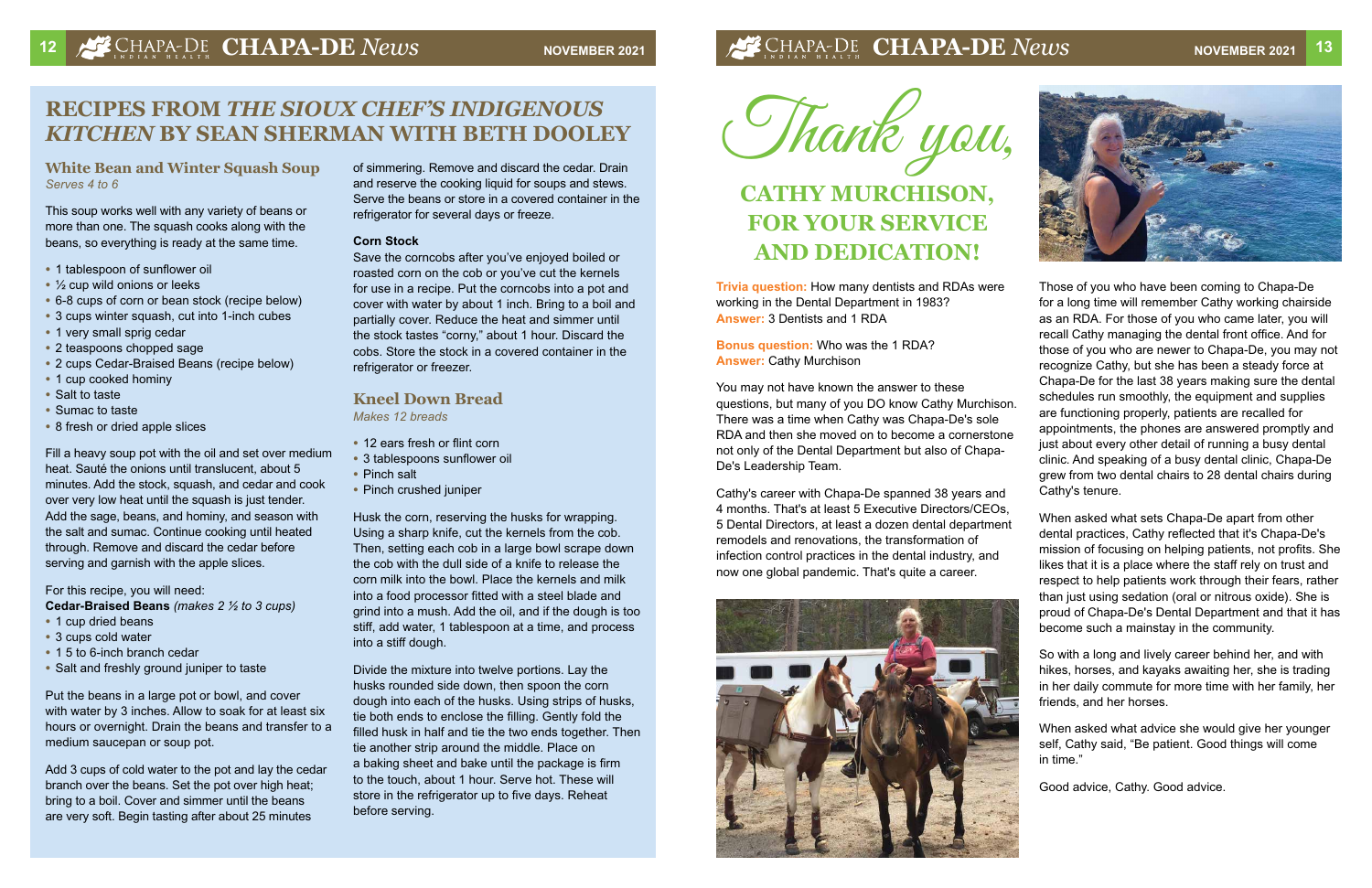# **FREE CLASSES AND GROUPS FOR CHAPA-DE PATIENTS**

**Red Road to Wellbriety Talking Circle**  *Every Thursday from 1:30–2:30 p.m. through Zoom* 

Native Recovery group based on the Red Road to Wellbriety of the White Bison Recovery Movement.

For more information and instructions on how to join, call (530) 887-2800 ext. 2805

#### **Exercise Classes**

*Every Tuesday 3:00–4:00 p.m., Wednesday 2:00–3:00 p.m., Thursday 4:00–5:00 p.m., and Friday 9:00–10:00 a.m.* 

Each class includes a variety of cardio, flexibility, and resistance exercises via Zoom. All exercises can be modified to meet you at your level. We go at our own pace and encourage each other throughout the class. No exercise equipment is necessary to join in, but if you have hand weights, feel free to use them.

Meet others with the same goal and struggles you may be having around weight loss issues. Lively discussion on a variety of topics, tips from peers on what works for them, recipe sharing.

For more information and details on how to join, call (530) 887-2800 ext. 2930

**"Weigh to Go" Weight Loss Session**  *2nd Monday every month from 2:30–3:30 p.m. through Zoom* 

This seminar will give information on making healthy lifestyle changes to help start your weight loss journey. Diet, exercise, and lifestyle changes are presented.

For more information and details on how to join, call (530) 889-3765

**Weight Loss Support Group**  *Every Monday 4:15–5:00 p.m. through Zoom. Starting May 10, also on Mondays 10:00–11:00 a.m.* 

For more information and details on how to join, call (530) 889-3765

**Diabetes Empowerment Education Program (DEEP)**  *Every 1st and 2nd Wednesday of the month 10:30–11:30 a.m. through Zoom.* 

- This program encourages lifestyle changes while learning about your diabetes and how it affects your health. Enjoy the benefits of a healthier, more energetic lifestyle by signing up today. You are welcome to bring a friend, relative, or support person.
- For more information and details on how to join, call (530) 889-3765
- **Type 1 Support Group**  *Every 2nd Tuesday 3:00–4:30 p.m. through Zoom. Open to all Type 1 Diabetes patients.* 
	- For more information and details on how to join, call (530) 889-3765

**Type 2 Diabetes Support Groups** *Every 3rd Tuesday 3:00–4:15 p.m. by conference call. Dedicated to American Indian/Alaskan Native patients. Every 1st Tuesday 2:00–3:00 p.m. by conference call. Open to all Type 2 patients.* 

For more information and details on how to join, call (530) 889-3765

**Diabetes Prevention Program**  *This is a year-long program that starts several times a year.* 

Aimed at preventing diabetes, it also can lower your risk of having a heart attack or stroke, improve your health overall, and help you feel more energetic. Now offered through Zoom, no need to come to our clinic.

For more information and to join the next class, call (530) 889-3765

*Classes are subject to change. For the full list of classes and most current details, visit our class calendar at [https://chapa-de.org/chapa-de-class](https://chapa-de.org/chapa-de-class-calendar/)[calendar/](https://chapa-de.org/chapa-de-class-calendar/).* 

# **FAMOUS NATIVE AMERICANS**

Instructions: Find and circle all of the word that are hidden in the grid. The words may be hidden in any direction. Words are also combined for example "Red Cloud", is hidden as "REDCLOUD".

| Y           | $\overline{\mathsf{X}}$ | Н | E            | K            | $\cup$      | D       | A            | L            | $\overline{O}$ | $\overline{C}$ | Y            | Q      | X            | $\cup$   | U              | U           | Z              | $\vee$         | $\overline{O}$ |
|-------------|-------------------------|---|--------------|--------------|-------------|---------|--------------|--------------|----------------|----------------|--------------|--------|--------------|----------|----------------|-------------|----------------|----------------|----------------|
| D           | T                       | A | B            | Н            | P           | J       | J            | W            | S              | B              | C            | K      | N            | L        | K              | F           | T              | N              | Q              |
| F           | T                       | Q | J            | Q            | N           | Z       | E            | Q            | P              | $\mathsf C$    | P            | U      | A            | L        | A              | N           |                | B              | $\times$       |
| N           | D                       | U | $\circ$      | L            | $\mathsf C$ | D       | Ε            | R            | Н              | $\cup$         | н            | Q      | F            | $\times$ | $\circ$        | B           | H              | $\mathsf{R}$   | P              |
| $\mathsf R$ | Z                       | J | W            | G            | $\mathsf C$ | Z       | U            | U            | Q              | $\vee$         | N            | V      | $\times$     | Н        | B              | D           | $\mathsf{R}$   | $\vee$         | $\overline{C}$ |
| Y           | K                       | U | N            | D            | Н           | M       | $\mathsf{P}$ | G            | R              | N              | M            | K      | J            | $\vee$   | $\overline{O}$ | Ÿ           | $\mathsf Q$    | $\overline{C}$ | M              |
| X           | Κ                       | Y | R            | K            | L           | D       | D            | R            | Ш              | B              | Е            | V      | A            | R        | B              | G           | $\sf X$        | Н              | $\vee$         |
| D           | V                       | J | Е            | G            | E           | Q       | U            | T            | M              | S              | M            | D      | Н            | K        | Q              | M           | G              | F              | B              |
| B           | K                       | N | D            | Y            | F           | Е       | T            | $\mathsf{R}$ | A              | Ш              | L            | P      | $\mathsf{R}$ | N        | M              | $\mathsf C$ | $\circ$        | G              | T              |
| N           | D                       | P | C            | Q            | J           | P       | Τ            | $\vee$       | L              | L              | $\mathsf{R}$ | X      | N            | Y        | M              | V           | B              | S              | Η              |
| S           | V                       | G | R            | Q            | $\circ$     | R       | Н            | L            | G              | K              | L            | S      | P            | Т        | L              | L           |                | Н              | P              |
| P           | D                       | Н | $\circ$      | A            | S           | $\circ$ | S            | $\mathsf Q$  | $\vee$         | Q              | M            | C      | M            | D        | U              | P           | $\overline{A}$ | N              | G              |
| $\circ$     | E                       | M | W            | B            | E           | н       | Z            | W            | P              | B              | C            | M      | Н            | U        | A              | A           | Y              | K              | $\vee$         |
| $\circ$     | K                       | B | Z            | J            | P           | T       | K            | W            | Q              | O              | Н            | O      | M            | ш        | N              | O           | R              | E              | G              |
| L           | T                       | A | V            | Н            | н           | D       | X            | G            | L              | Κ              | н            | $\vee$ | W            | R        | Е              | Е           | G              | N              | Ÿ              |
| G           | R                       | T | T            | U            | T           | E       | M            | A            | N              | K              | Ш            | L      | L            | E        | $\mathsf R$    | F           | K              | Y              | $\vee$         |
| G           | O                       | M | $\circ$      | L            | E           | Η       | $\mathsf C$  | S            | E              | L              | F            | A      | L            | L        | C              | S           | Н              | $\circ$        | Q              |
| F           | V                       | M | $\circ$      | $\mathsf{D}$ | A           | K       | W            | A            | н              | R              | Е            | D      | N            | U        | Н              | T           | D              | Y              | U              |
| J           | X                       | X | Q            | F            | A           | W       | Y            | C            | K              | D              | Y            | Y      | г            | Ε        | D              | Q           | J              | L              | F              |
| $\mathsf C$ | J                       | A | $\mathsf{C}$ | $\mathsf{C}$ | U           | M       | E            | N            | $\mathsf{N}$   | L              | W            | M      | L            | L        | T              | X           | N              | D              | Z              |

**TALLCHIEF THORPE CHIEFJOSEPH LAFLESCHE PUALANI** 

**BRAVEBIRD GERONIMO WINNEMUCCA MILLS PHILLIPS** 

**REDCROW REDCLOUD MANKILLER LADUKE THUNDERHAWK**